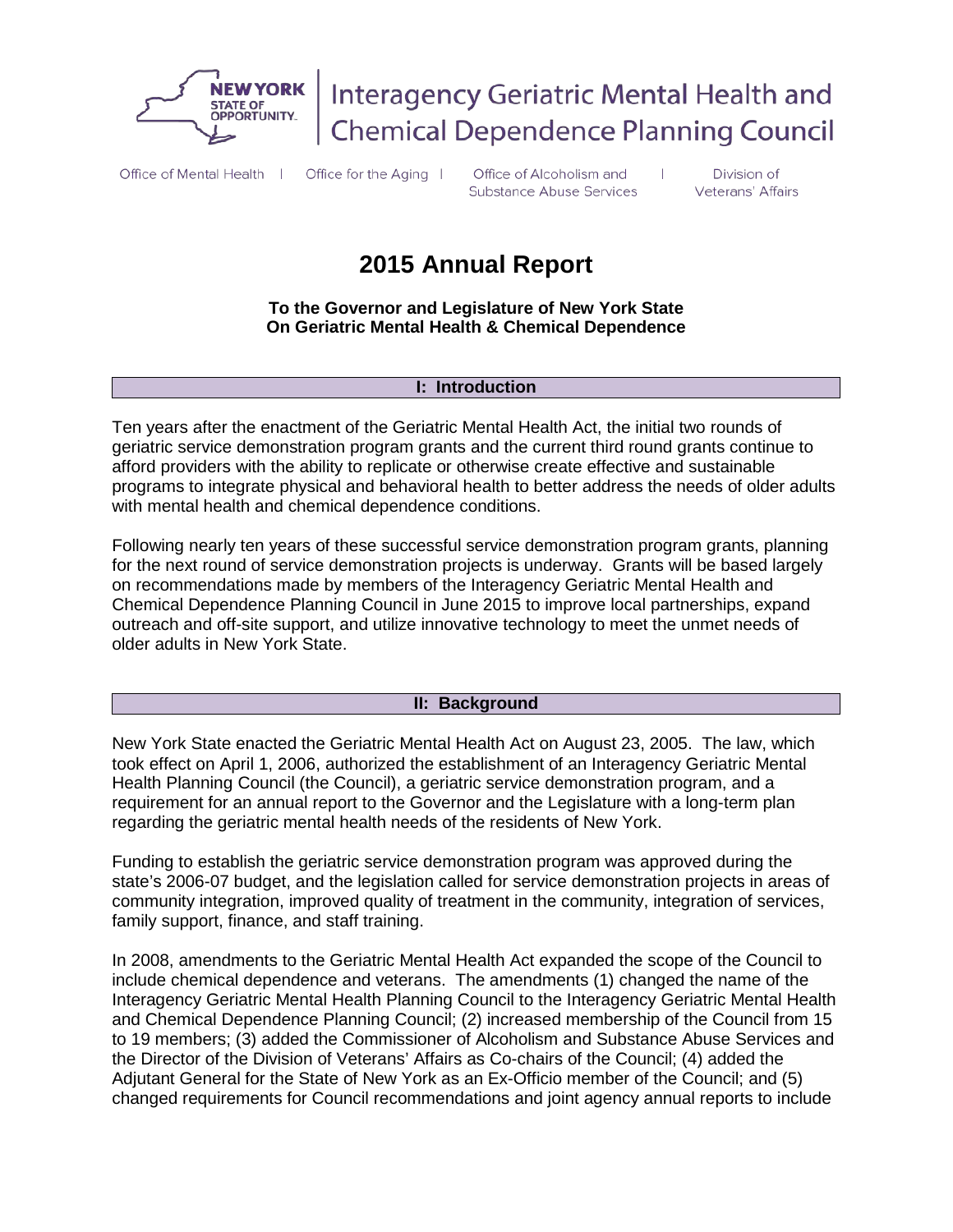the Commissioner of Alcoholism and Substance Abuse Services, the Director of the Division of Veterans' Affairs, and the Adjutant General and to address geriatric mental health and chemical dependence needs.

### **III: Council Membership**

The Interagency Geriatric Mental Health and Chemical Dependence Planning Council consists of 19 members, as follows:

- The Commissioner of the Office Mental Health (OMH), Co-chair of the Council;
- The Director of the Office for the Aging, Co-chair of the Council;
- The Commissioner of Alcoholism and Substance Abuse Services, Co-chair of the Council;
- The Director of the Division of Veterans' Affairs, Co-chair of the Council;
- One member representing the Office for People with Developmental Disabilities;
- The Adjutant General (Ex-Officio Member of the Council);
- One member representing the Justice Center for the Protection of People with Special Needs;
- One member representing the Department of Health;
- One member representing the Education Department and the Board of Regents;
- One member representing the Office of Children and Family Services;
- One member representing the Office of Temporary and Disability Assistance:
- Four members appointed by the Governor;
- Two members appointed by the Temporary President of the Senate; and
- Two members appointed by the Speaker of the Assembly.

## **IV: Initial Service Demonstration Projects**

## **Round 1 Grants (2007-2012)**

For the first round of service demonstration program grants, OMH solicited proposals for two types of programs: (1) *Gatekeeper* geriatric outreach programs designed to proactively identify at-risk older adults in the community who were not connected to the service delivery system; and (2) *Physical Health – Mental Health Integration* programs that entailed either the co-location of mental health specialists within primary care or the improvement of collaboration between separate providers. A total of nine, mostly health integration, projects were funded. The 2012 Annual Report includes health integration project descriptions and program evaluation findings related to data and lessons learned relevant to planning, and is accessible on the OMH website.

## **Round 2 Grants (2011-2014)**

Under the second round of service demonstration program grants (*Integrated Physical and Behavioral Health Care for the Elderly*), OMH solicited proposals to integrate physical and behavioral health care in either behavioral health care settings (Model 1) or physical health care settings (Model 2) to assist older adults with mental health and/or substance use disorders in New York State. A total of 21 awards were made in two separate phases for two-year service demonstration projects. Also accessible on the OMH website, the 2014 Annual Report includes project descriptions; a summary of grantee experiences on the implementation,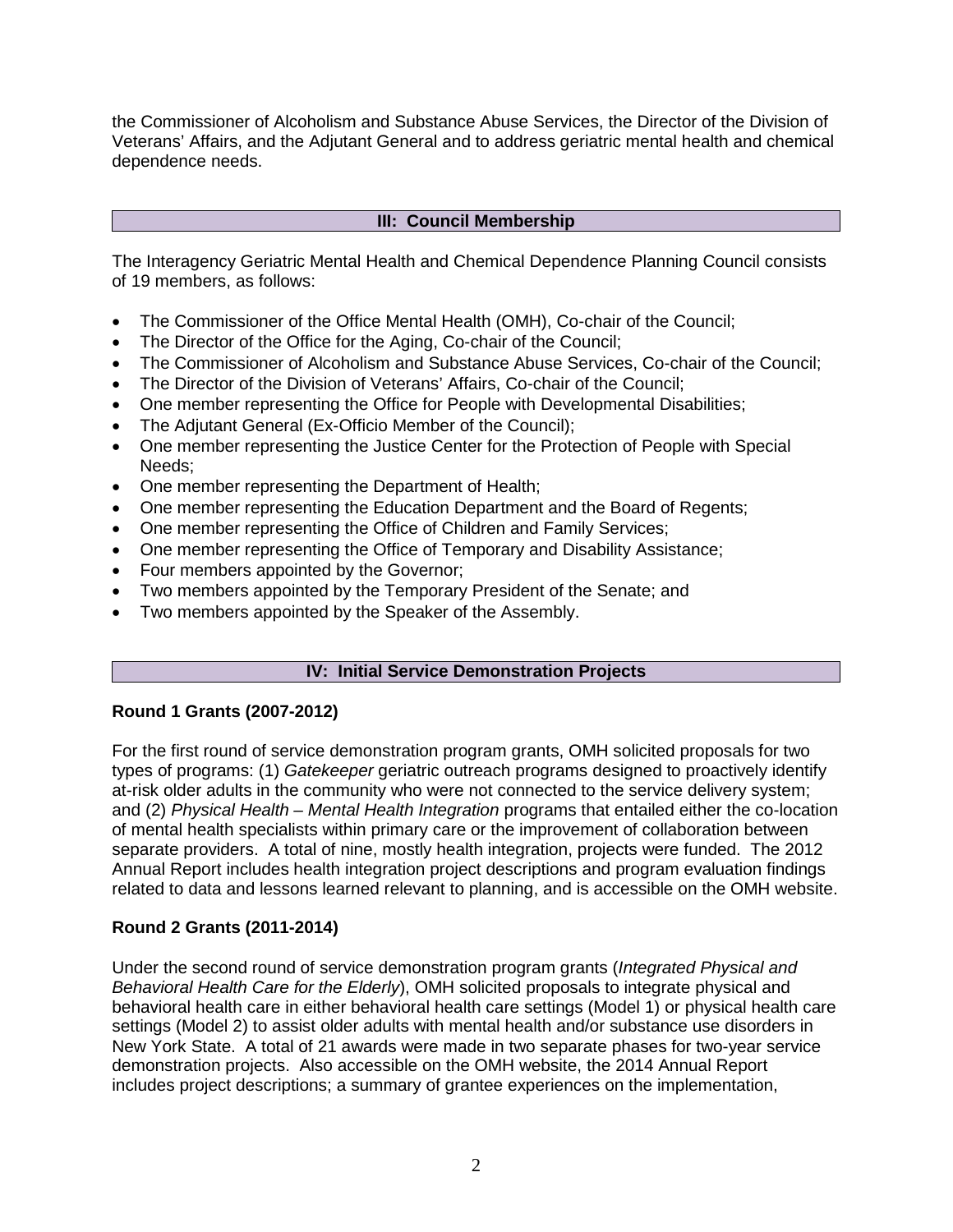services integration, and sustainability of their projects; a data summary; and planning recommendations.

### **V: Current Service Demonstration Projects**

## **Round 3 Grants (2014-2016)**

2015 marked the middle year of a three-year grant period for the current round of geriatric service demonstration program grants, *Integrated Health Care for Older Adults*, which continued to focus on integrating physical and behavioral health care for older adults in either behavioral health care settings (Model 1) or physical health care settings (Model 2). Because previous rounds of geriatric health integration projects demonstrated that collaborative partnership models of integrated health care increased the probability of creating and sustaining effective programs, grantees were required to engage in at least one formal internal or external agency partnership in order to assure the on-site provision of integrated services. Ten awards were made for a total of \$4,133,171 over three years.

### **Project Descriptions**

• **Catholic Charities Neighborhood Services** (Model 1) – \$490,995 over 3 years

Catholic Charities is currently concluding negotiations with a local medical group as a partner that will expand the on-site hours and availability of primary care staff and services, as well as opportunities to work more closely with behavioral health staff to provide better integrated services. The target population will be mostly older adults receiving services at its Rockaway Mental Health Services clinic and Rockaway PROS program. Until recently, Catholic Charities had been partnering with the Joseph Addabbo Family Health Center to provide integrated physical and mental health care for individuals living in Far Rockaway, Queens.

• **Central Nassau Guidance and Counseling Services** (Model 1) – \$370,250 over 3 years

Central Nassau is currently integrating behavioral health treatment services with on-site primary care provided by a physician and supported by a medical assistant from Long Island Federally Qualified Health Center (LIFQHC). Other services include management of identified health problems, referral, and care coordination. Central Nassau had been partnering with Nassau Medical Associates – which was recently assimilated by LIFQHC – to increase access and utilization of needed physical health care services, diagnose and treat physical health conditions, and produce better health outcomes.

• **Citizen Advocates** (Model 2) – \$395,500 over 3 years

Citizen Advocates, Inc., North Star Behavioral Services is partnering with Alice Hyde Medical Center to integrate behavioral health screening, assessment, and treatment services for older adults in health centers in northern Franklin County located in Malone, Chateaugay, Moira, Fort Covington, and St. Regis Falls. Using a coordinated care model, the plan has been for two licensed clinical social workers to provide on-site behavioral health services as part of an integrated care team. One social worker has been retained to date, making the project currently operational at two of the five sites.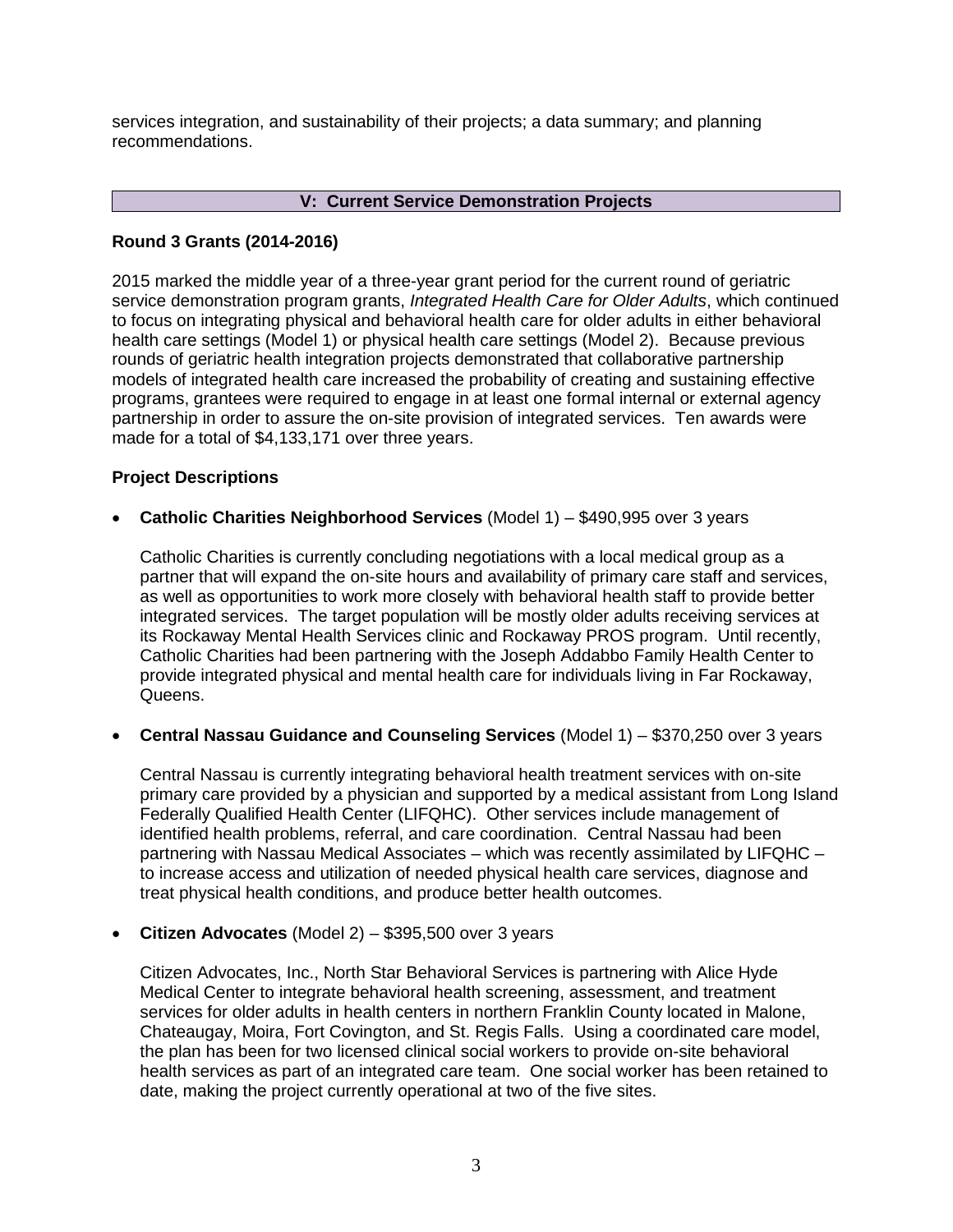**• Equinox** (Model  $1$ )  $-$  \$500,000 over 3 years

Equinox and its partner, the Whitney M. Young, Jr. Community Health Center, planned to provide integrated health care primarily for older adults in Equinox's outpatient mental health clinic and PROS programs in Albany, New York. A part-time physician's assistant from Whitney Young was to conduct physical exams, provide routine and emergent physical health care, and make referrals for more specialized care. However, efforts to obtain the regulatory approval required to provide on-site services as planned were unsuccessful and led to a decision to limit participation in the service demonstration program to first two years of the grant.

## • **Erie County Medical Center Corporation** (Model 1) – \$185,447 over 3 years

Erie County Medical Center and its partner, the State University of New York at Buffalo's School of Medicine and Biomedical Sciences Department of Internal Medicine, planned to address unmet needs for primary care services for older adults with serious mental illness in two of the hospital's mental health clinics. Physical health care was to be provided by an on-site primary care physician and a nurse. However, changes at the hospital led to a series of implementation delays and a decision to limit participation in the service demonstration program to the first year of the grant.

• **Jewish Board of Family and Children's Services** (Model 2) – \$441,592 over 3 years

JBFCS assumed responsibility for this health integration project from Federation Employment and Guidance Service in June 2015. Consistent with the original project, JBFCS is partnering with Maimonides Medical Center to identify and treat behavioral health disorders among older adults, implement a fully integrated care model, and reduce or stabilize the severity of chronic medical conditions exacerbated by behavioral disorders. A newly hired social worker and care coordinator are helping to integrate behavioral health with physical health care at Maimonides' Geriatric Outpatient Practice in Southwest Brooklyn.

• **Glens Falls Hospital** (Model 2) – \$500,000 over 3 years

Glens Falls Hospital's Behavioral Health Services is internally partnering with the hospital's Adirondack Medical Services to integrate behavioral health care for older adults at its rural health centers in Washington County located in Greenwich and Granville. The project is currently operational at the Greenwich site, where integration is improving direct access to care and communication among providers. The hospital anticipates a significant amount of Delivery System Reform Incentive Payment (DSRIP) program monies for capital projects to support enhancement of the Greenwich facility and facilitate the replication of its health integration model in Granville and two other regional locations.

• **Liberty Resources** (Model 1) – \$500,000 over 3 years

Liberty Resources recently established an Article 28 diagnostic and treatment center in Syracuse to introduce and integrate primary care in the agency's Brownell Center for Behavioral Health – an outpatient mental health clinic at the same location. Syracuse Jewish Family Services staff will be joining the project to conduct or coordinate PEARLS (the Program to Encourage Active Rewarding Lives) depression screens for older adults at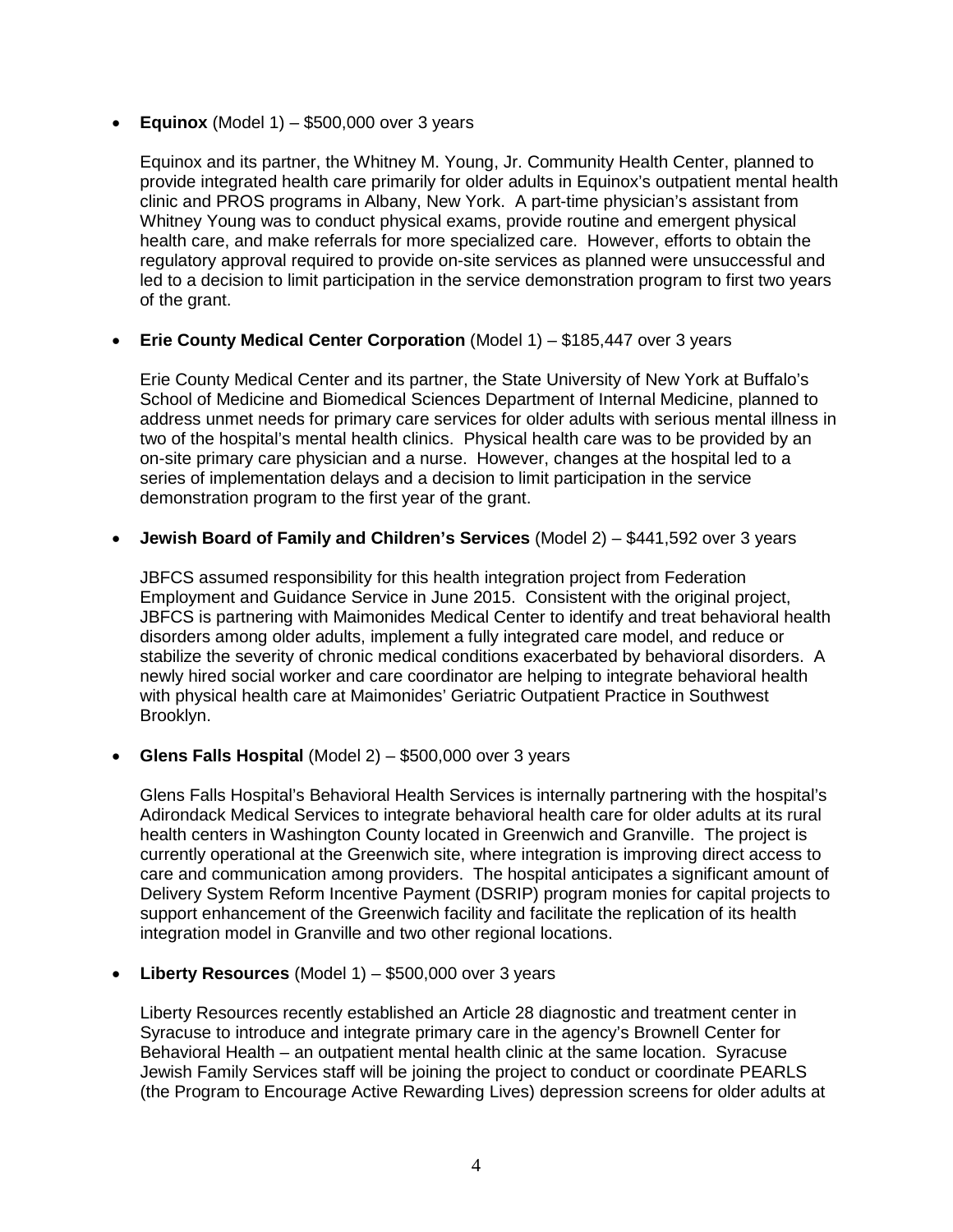the Brownell Center, as well as in their places of residence and at identified community locations such as senior centers and geriatric housing programs.

## • **Niagara Falls Memorial Medical Center** (Model 2) – \$500,000 over 3 years

Niagara Falls Memorial, in partnership with its Department of Psychiatry and the Dale Association, continues to improve clinical outcomes and quality of life for older adults by integrating physical and behavioral health care and senior services at one of the facility's primary care settings in Wheatfield, New York. Notably, the project includes a part-time senior advocate, whose services are intended to address the psychosocial needs of older patients through linkages and other resources in the community. Hospital leadership is planning to expand their integrated care model to three other outpatient primary care settings as part of the state's DSRIP program.

• **Odyssey House** (Model 2) – \$249,387 over 3 years

Through an internal partnership, Odyssey House placed a social worker at its Article 28 diagnostic and treatment center in East Harlem to facilitate the integration of behavioral health care in a physical health care setting. The target population is older adults who access primary care services at the center and have substance use disorders or cooccurring mental health and substance use disorders. As a member of the medical team, the social worker provides screening, assessment, and brief intervention services and serves as a behavioral health care manager to ensure appropriate referrals for treatment.

## **VI: Service Demonstration Project Supports**

## **Program & Policy Development Staff**

OMH staff in the Adult Community Care Group's Bureau of Program and Policy Development continue to provide ongoing program operational support for the geriatric service demonstration projects. Bureau staff have responsibilities for assigned projects that include on-site and off-site consultation and project oversight and work closely with staff responsible for the operation of New York State's Geriatric Technical Assistance Center.

## **Geriatric Technical Assistance Center**

OMH established a Geriatric Technical Assistance Center (GTAC) in 2011 and contracted with the National Council for Behavioral Health to provide programmatic and fiscal training and technical assistance for the service demonstration program grants. Based on the themes of Integration, Data, Finance, and Wellness, GTAC's work with the third round of health integration grantees in 2015 included:

- Routine and as-needed site visits to all projects;
- Monthly individual project coaching calls to help implement work plans and meet overall grant goals;
- Reinforcing principles of integration, sharing best practices from around the country, and facilitating connections to clinical, organizational, and fiscal resources based on individual and group needs;
- Providing information to providers about veterans benefits and resources;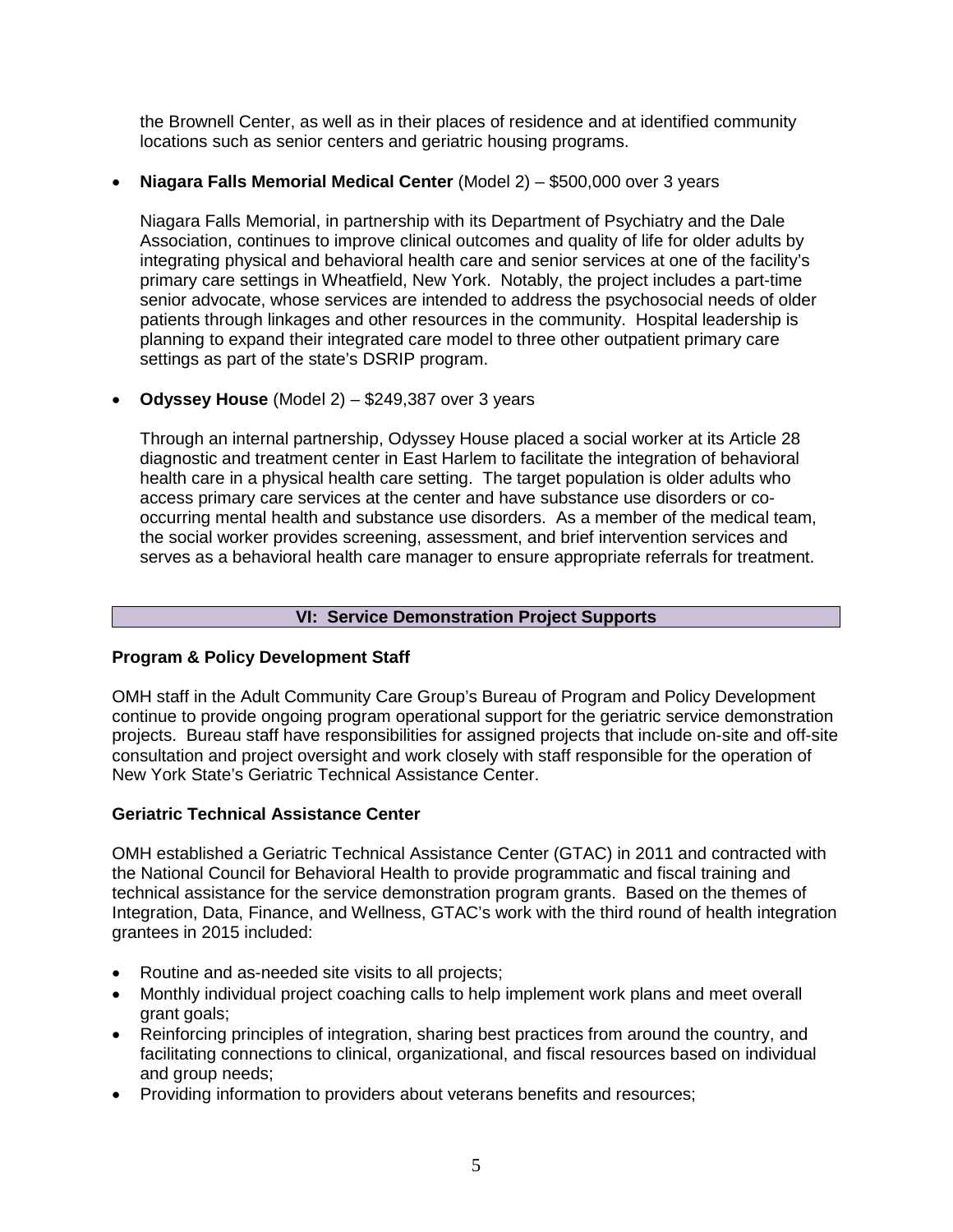- Hosting face-to-face Learning Community meetings in Albany on (1) Uncovering the Actual Cost of Care, (2) Building Your Business Case for Integration: Clinical Excellence and Financial Sophistication, and (3) Tobacco Cessation, Chronic Pain Management, and Managed Care and Value Based Contracting;
- Group calls and seven skill development webinars to provide direct information and facilitate conversation among grantees;
- Promoting the importance of data and generating bi-monthly project data dashboards; and
- Connecting grantees to self-paced online courses on a variety of clinical topics and developing a bi-weekly digest on current health integration research and resources for a New York Integration Listserv.

## **VII: Next Service Demonstration Projects**

## **Round 4 Grants (2017-2021)**

Following nearly ten years of successful service demonstration program grants mostly focused on the integration of physical and behavioral health care, planning for the next round of service demonstration projects began in 2015.

Based largely on recommendations made by members of the Council in June 2015 for local partnerships, outreach support, off-site support, and technology to innovatively meet the unmet needs of older adults in New York State, development of a Request for Proposals (RFP) for these five-year grants was initiated in September. The RFP – *Partnership Innovation for Older Adults* – will be released in spring 2016, enabling the successful applicants of the fourth round of these service demonstration program grants to begin their projects in 2017.

Facts informing the scope of work to be articulated in the RFP include the following:

- The need to address the unmet needs of older adults for mental health, substance use, and aging services increases as the aging population itself grows. Less than ten years from now, in 2025, New Yorkers age 60 or older will make up more than 25 percent of the population in 51 of the state's 62 counties.
- The most common mental disorders of older adults are anxiety and/or major depressive disorders, which often contribute to severe social isolation and inactivity; depressive disorders contribute to the high rate of suicide among older adults, making adults age 65 years or older 50 percent more likely to commit suicide. The percentage of heavy drinkers among older adults has been estimated to be as high as 16 percent, and the misuse of prescription drugs is also of significant concern; older adults use prescription drugs nearly three times as often as the general population, and studies suggest that misuse is very common.
- Studies also suggest that focusing on basic human needs such as adequate nutrition, proper shelter, socialization, subsistence income, good hygiene, obtaining and taking needed medication, and regular medical visits are essential to good health – which underscores the need for appropriate home and community-based, non-medical, aging support services for older adults to maximize their ability to age in their communities, avoid higher levels of care, and improve positive health care outcomes.
- Nationwide, the largest number of veterans seeking services are in their 50s and 60s. The fact that not all of them are comfortable or willing to access care from a Veterans